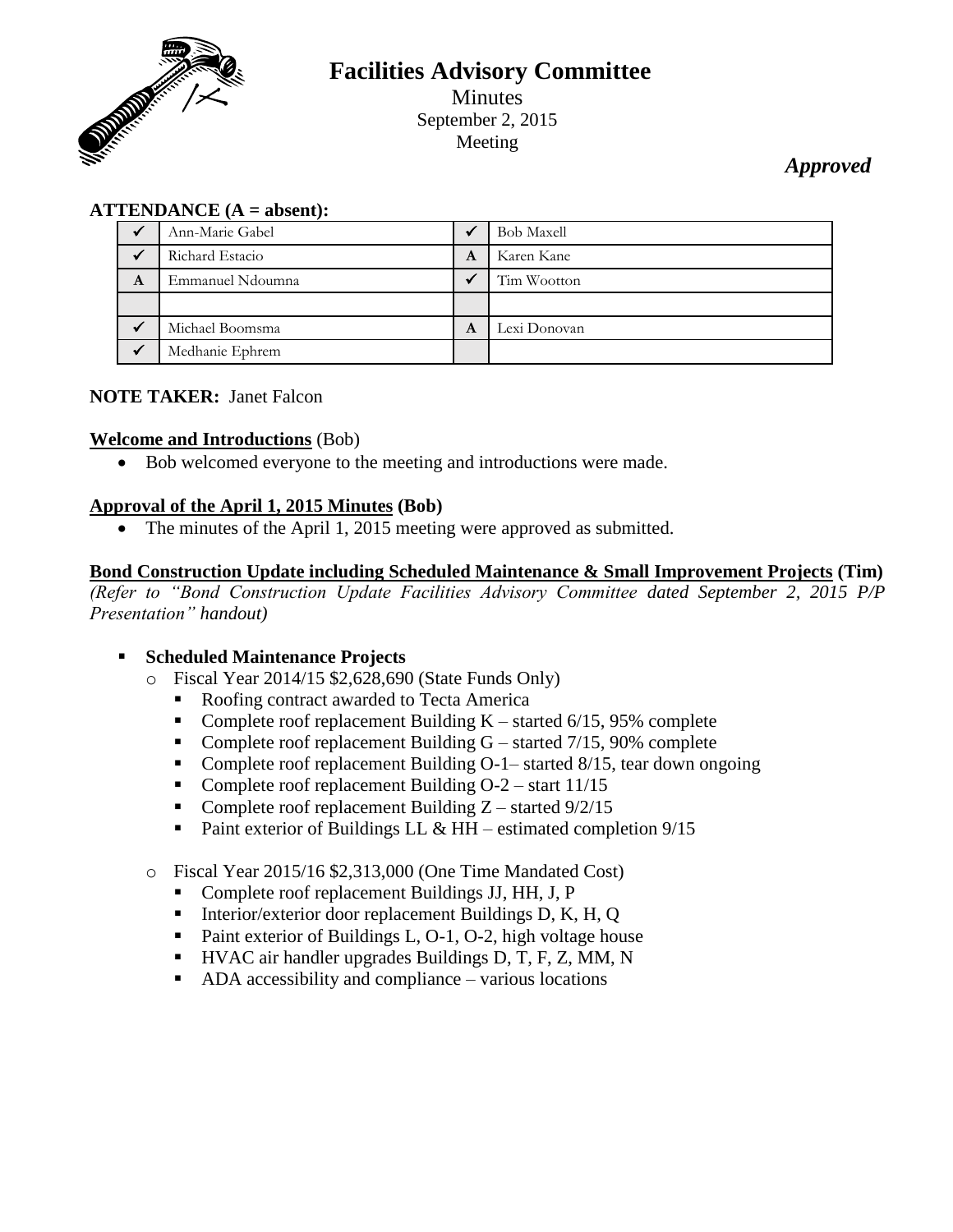### **Bond Construction Update (continued)**

- Scheduled Maintenance Projects (continued)
	- Discussion ensued regarding the additional \$1.3 million allocated from State funds in 2015-16. The District will be undertaking several water conservation projects to comply with newly imposed regulations, including:
		- Re-landscaping south of Building BB at PCC along PCH with drought tolerant plants
		- Re-landscaping grass strip along Orange Avenue at PCC
		- □ Converting Buildings O1, O2, and Z at LAC to reclaimed water
		- $\Box$  Re-landscaping north of Building II at PCC along 20<sup>th</sup> Street is another possibility if funding allows

# **Prop 39 – California Clean Energy Jobs Act**

- o Prop 39 Year 1 2013/14 projects \$706,947
	- Central Plant Expansion (Project Complete)
		- **S273,584** in rebate incentives
		- **Load Based Optimization System (LOBOS)**
- o Prop 39 Year 2 2014/15 Projects \$561,172
	- Retro Commissioning Buildings D and T
	- Eighting Retrofit Buildings R, Q (R and Q going out to bid) and  $Z$  (Z completed)
	- Outside area LED lighting retrofits, PCC parking lots, Building Z lot, Tennis Courts are currently underway.
- o Prop 39 Year 3 2015/16 Projects \$583,855
	- **LED Lighting Retrofits, Buildings T, HH and O-2**
	- SCE Pilot Program, SCE provided LED retrofit energy analysis per building, Prop 39

# • Current Construction Projects

- **LAC Building C Retrofit – Nursing Program**
	- BCA Architects Construct One, Construction Contractor
	- Complete renovation of 31,567 GSF Nursing Building C
	- <sup>10</sup> classrooms, 6 simulation labs, 12 Faculty offices and 2 computer labs
	- Construction started on September 8, 2014
	- Anticipated project completion Spring 2016

# **PCC Building GG – Student Services Center**

- RNT Architects Balfour Beatty, Construction Contractor
- New 38,855 GSF Student Services Building with 2 additional classrooms
- Admissions & Records, Financial Aid, DSPS, EOPS, Student Counseling, Student Health Services, Cashier's Office and Student/Staff Dining Services
- Construction started Fall 2014, estimated completion Spring 2016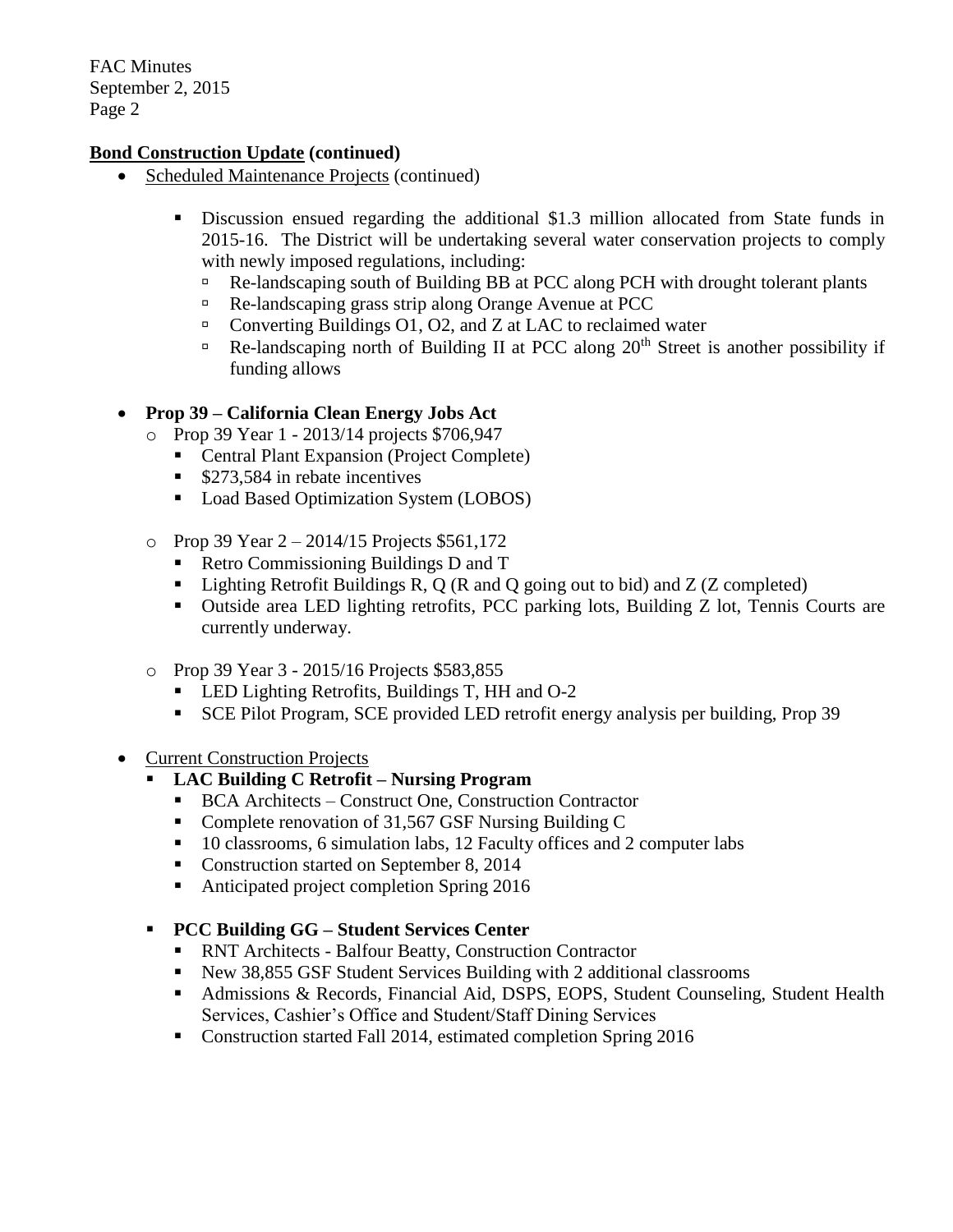### **Bond Construction Update (continued)**

Current Construction Projects (continued)

# o **PCC Building JJ – Alternate Transportation Retrofit**

- Additional retrofit work that required DSA approval
- Work is underway to relocate the Dynamometer
- Install 2 new auto lifts, Carbon Dioxide  $&$  Methane detectors
- Anticipated construction completion September 2015

### o **PCC Buildings QQ, OO & PP Demo – Measure E 2008**

- Demolition of Building OO was bid as separate project
- Buildings OO and PP were also demolished with Building QQ; demolition complete, site work still underway
- New Building QQ will sit on the old site of Buildings OO,PP and QQ

# • Upcoming Construction Projects

# o **PCC Buildings QQ & RR – Electrical Program**

- HPI Architects Interior Demolition Inc. contractor for demolition
- New 24,000 GSF Building will be built for Electrical labs, classrooms, offices and Lifetime Learning Center
- 6,000 GSF Building RR to be renovated for the Electrical program's robotics labs
- DSA submittal April 2015, estimated construction start Spring 2016

# o **LAC Building D 1st & 2nd Floor – Science Labs**

- **MSP** Architects public bid to determine contractor
- Renovate 16,000 square feet of  $1<sup>st</sup>$  floor for new Science Labs
- $\blacksquare$  1<sup>st</sup> floor demolition to start Winter 2016
- Remodel  $2<sup>nd</sup>$  floor for Microbiology, construction to start Spring 2016

# **LAC Building J Renovation – Auditorium**

- SVA Architects public bid to determine contractor
- Renovate 37,878 GSF Auditorium, originally built in 1956
- Structural, ADA, mechanical systems and program enhancements
- Submit design documents to DSA for review November 2015
- Scheduled to start construction Fall 2016 and complete Spring 2018

# o **LAC Building P Renovation – English Studies**

- Steinberg Architects public bid to determine contractor
- Renovate 16,016 GSF building, originally built in 1935
- **Project will address ADA, classrooms, offices and mechanical systems**
- **Submit design documents to DSA for review December 2015**
- Estimated construction start Fall 2016, completion Spring 2018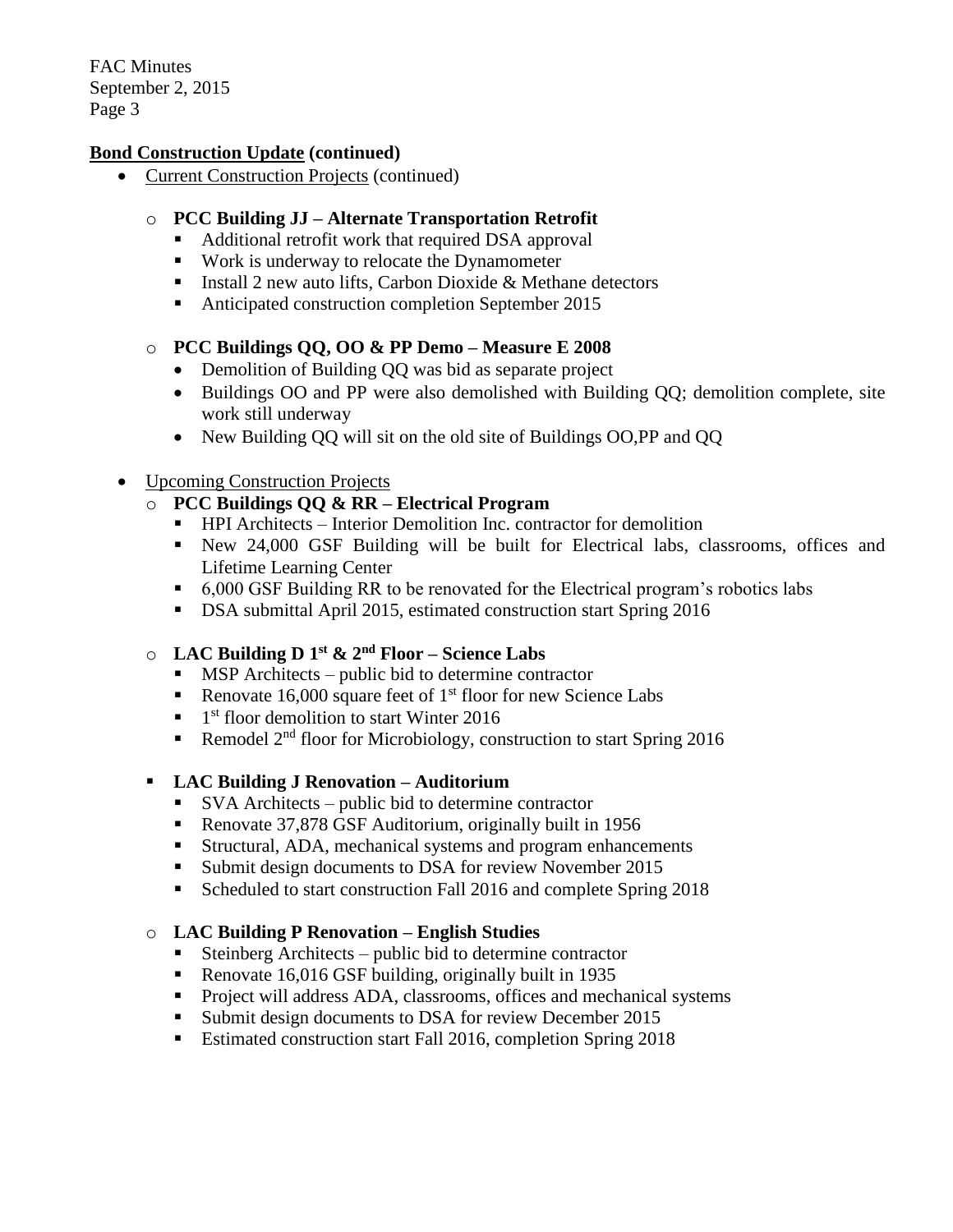### **Bond Construction Update (continued)**

Upcoming Construction Projects (continued)

### o **District Wide Security Monitoring System**

- Red Five Security completed phase 1 of the districtwide security assessment July 2015. Phase 2 will be full design of bid documents.
- Locations and type of cameras, infrastructure assessment still underway
- Initial plan covers all exterior building entrances and heavy use areas
- **Maintenance and support assessment underway**
- Scope will include cameras for the exterior restroom entrances

### o **LAC Building E – Student Center**

- **Design awarded to TBP Architects for feasibility study**
- Renovate 50,276 GSF building, originally built in 1968
- Project will address ADA, Food Services, ASB, mechanical  $&$  electrical systems
- Design and DSA approval is estimated to be about 12 months
- **Estimated construction start Spring 2018, completion Fall 2019**
- Dates are subject to change upon statewide bond

#### • Completed Construction Projects

- o **LAC Math Technology Building V – Math & Culinary Arts**
	- Sillman Wright Architects Harper Construction
	- 73,650 GSF Math and Culinary Arts building, as well as Reprographics
	- 20 classrooms, 30 Faculty offices, 7 Culinary labs
	- **Substantial completion awarded April 2015**
	- Ribbon cutting ceremony held August 17, 2015
	- Classes held in building August 24, 2015

#### **LAC Storm Water Runoff Compliance – Central Quad**

- **Lynn Capuoya Architects Pima Corporation, Construction Contractor**
- **Substantial completion awarded May 2015**
- Courtyard and walkways currently open to the public
- Contractor terminated due to construction license suspension June 2015
- Working with Bond Surety to complete items on punch list

# **PCC Building AA Basement Infill – Measure E 2008**

- Remove basement next to Building AA and back filled area
- Construction started February 2015 and completed May 2015
- Schedule Maintenance funds will be used for the landscaping of the area with water conservation guidelines.
- **PCC MD Trailer Removal – Measure E 2008**
	- A portion of the trailers have been removed
	- The remaining trailers house operations that will relocate to Building GG
	- All trailers will be removed when we move into Building GG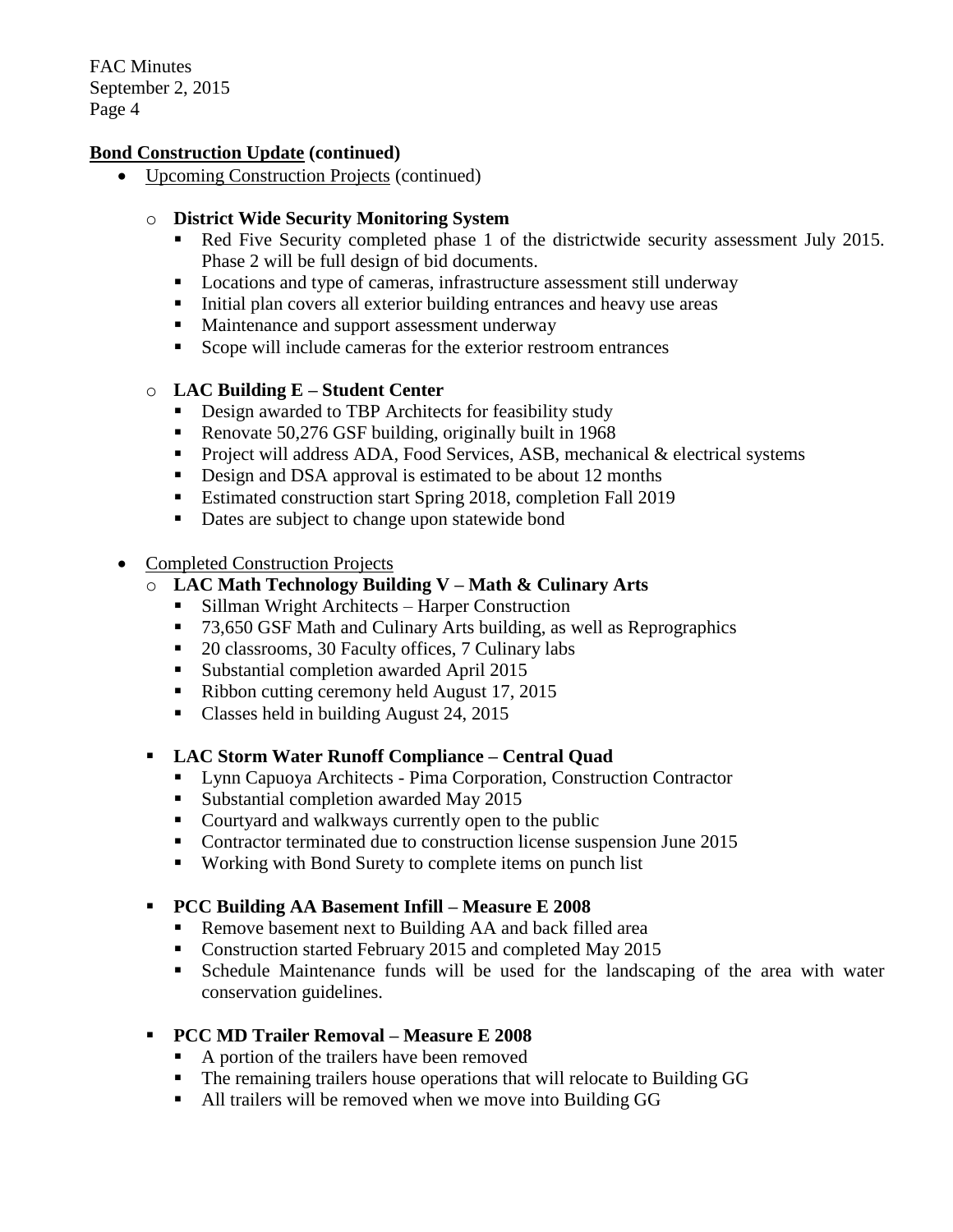### **Small Improvement Projects (Tim)**

*(Refer to "Small Improvement Projects September 2, 2015" handout)*

- Tim reviewed the Small Improvement Projects.
	- o Requests 2014/2015 Total Cost Estimate \$170,795, Actual Cost \$85,513.35
		- Replace GAS Meter Shed PCC Campus
		- Sports Field Wind Screen Replacement (on hold may be doing field upgrades)
		- Building T Classroom Chair Rails
		- **FMS** Fire Suppression System Various Locations
		- Lift Station PCC Campus upgrade controls
		- Upgrade electrical power for events in Building R
		- Upgrade Central Plant cooling tower coupling
		- Additional building emergency lighting
		- **Storm Water Retention Building T** (west side)
		- Wire landscape fence multiple locations
	- o New Requests 2015/2016 Total Cost Estimate \$82,325
		- $\blacksquare$  Building Q paint interior hallways
		- O-2 replace carpet hallways and stairs
		- LAC CDC remove old fence and replace
		- Building T hand rail  $@$  Viking Express
		- In Sliding gate at LAC trash compactor
		- Replace Wall Talker white boards in Building O-2
- Small Projects List for 2015-16 was accepted as amended by adding the replacement of the carpet on the stairs in O-2 and removing the second line item for the LAC CDC fence replacement.

#### **Project Prioritization List (Mike)**

*(Refer to "Project Prioritization List Updated June 2015" handout)*

- Mike reviewed the Project Prioritization List including the following highlights:
	- o Math Tech was on time and on budget.
	- o Building B decreased \$8 M.
	- o Building J increased from \$11 M to \$22.8 M.
	- o Created Campus Wide Security System for \$5.8 M.
	- o Funds for Building J and the Campus Wide Security System came from Building B, Contingency and Math Tech.
	- $\circ$  Building B no longer has funding due to Buildings J, P, D and camera projects.
	- o Building E project timeline will be dependent on State funding.
	- o Building G & H became one project.
	- o Building MM is dependent on State funding.
	- o Building F will be demolished.
	- The Project Prioritization List was accepted as submitted and amended.